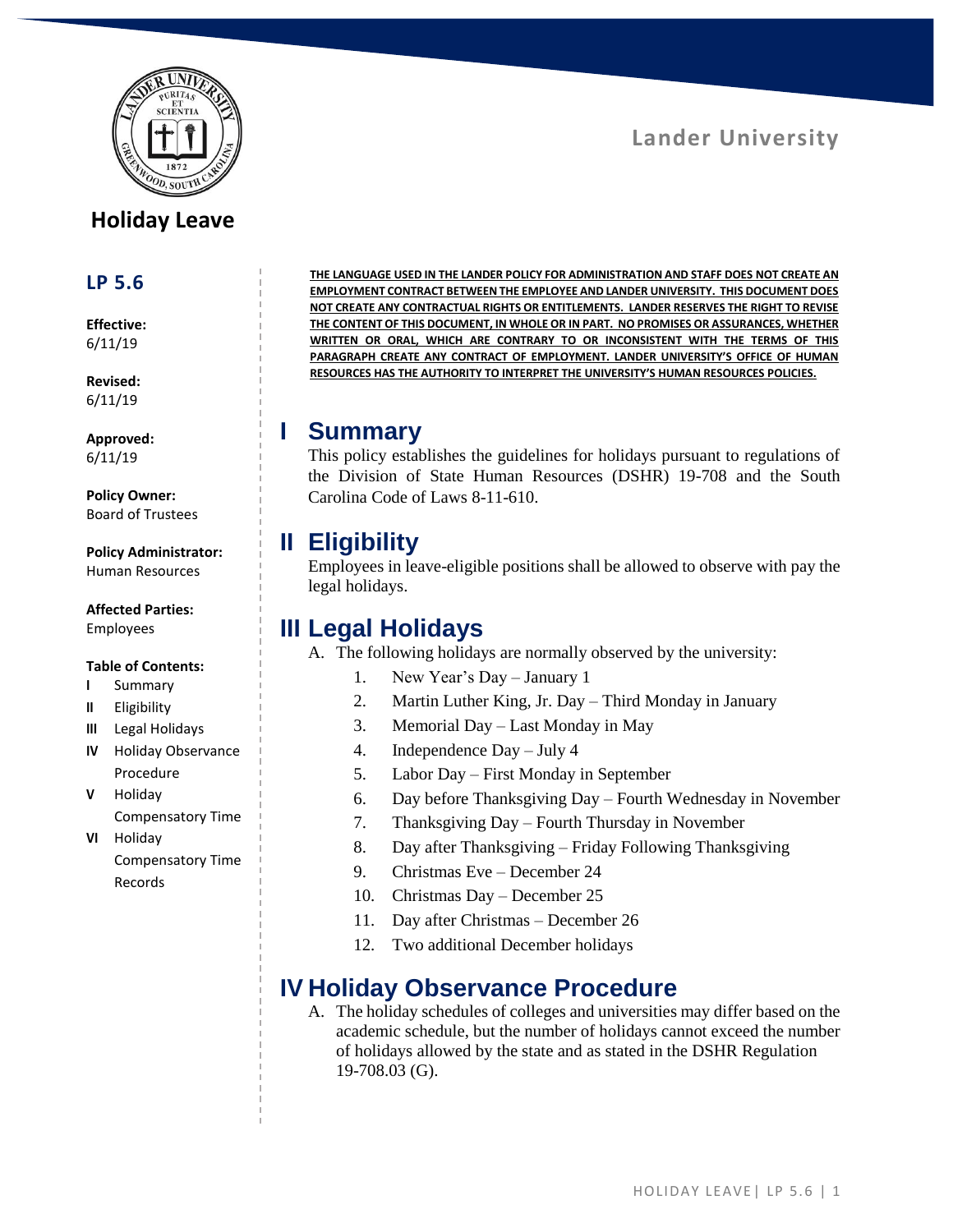### **Lander University**



### **Holiday Leave**

- B. The Office of Human Resources will publish the university's holiday schedule before the beginning of the calendar year in which the holidays are observed.
- C. Generally, if a holiday falls on a Saturday or Sunday, it will be observed on the preceding Friday or the following Monday, respectively, by employees working a Monday through Friday schedule. Employees shall observe the holiday on the designated day or receive holiday compensatory time.
- D. Employees in leave-eligible positions who do not work a normal Monday through Friday workweek shall receive no more nor any fewer number of holidays than those employees who work the normal Monday through Friday workweek.
- E. The length of the employee's holiday is computed based on the number of hours in the employee's average workday. To determine the number of hours in a holiday, divide the total number of hours an employee is regularly scheduled to work during a week by five (regardless of the number of days the employee actually reports to work).
- F. When a holiday falls during a period of leave with pay, that day will be counted as a holiday, not as a day of leave.
- G. Employees who are on leave without pay the day before a holiday shall not be paid or receive holiday compensatory time for holidays falling during this period of leave without pay.
- H. When a holiday falls during a period of military leave, the employee is entitled to holiday pay and the holiday will not be counted towards the aggregate of the 15 days of military leave for training or 30 days for emergency leave.

# **V Holiday Compensatory Time**

- A. If an employee is required to work on a holiday, the employee will be given holiday compensatory time equal to all hours worked during the holiday within one year of the holiday at the convenience of the university.
- B. An employee who must work a portion of the holiday because of a shift that begins on one day and ends on another will be given holiday compensatory time equal to all hours worked on the holiday.
- C. Exempt employees who are required to work on a holiday will be given compensatory holiday leave to be used within one year of the holiday; however, they may not receive compensation in lieu of compensatory holiday leave or upon termination
- D. Non-exempt employees who are not allowed to take holiday compensatory time within one year of earning it will be compensated for the holiday at the employee's regular rate of pay.
- E. Employees must obtain the approval of their supervisor for working on a holiday. If granted, compensation will be at the employee's regular rate of pay.
- F. Holiday compensatory time or monetary compensation is to be paid only to those employees who are required to be on the job and performing authorized work.
- G. Employees in leave-eligible positions who do not work a normal Monday through Friday workweek will receive no more and no fewer holidays in a calendar year than employees who work the normal Monday through Friday workweek.
- H. Part-time, leave eligible employees who work on university holidays will receive a prorated amount of compensatory holiday time or monetary compensation based on their average work day and in accordance with other provisions of this policy. To determine an employee's average work day,